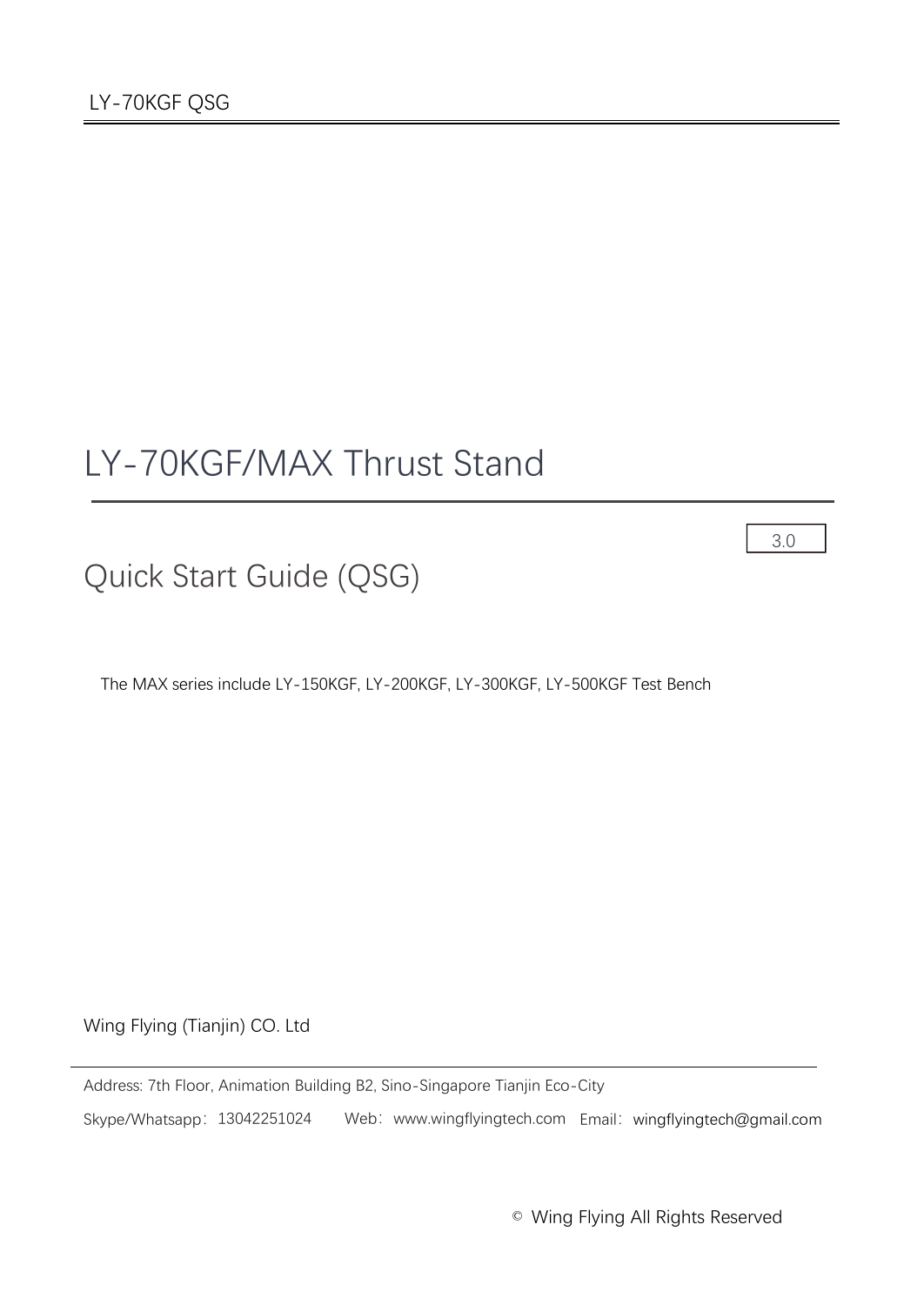### **I. Notice and Disclaimer**

Please read following terms carefully before taking any operation:

1. Power Input should be within its range, DO NOT reverse polarity;

2. **DO NOT** test small-size motors with LY-10KGF test stand due to static friction between

spindle and guide rail;

3. Ensure the test stand, power supply,batteries and all cables are well fixed;

4. Always **Disconnect** power source before entering the test area or touching the tool. Ensure no

electric leakage when voltage exceeds the safety voltage of human body;

5. Check the test stand according to the regular checklist to avoid any safety issue caused by bolts loosening;

6. Operation **MUST** be strictly follow the user manual. Wing Flying has no liability for any issue caused by wrong operation(eg. Approach or touch the rotating motor and propeller);

7. Violent test or destructive experiment is **Prohibited**. Disconnect power source immediately when accidents occur like resonance, propeller exploding and propeller breaking.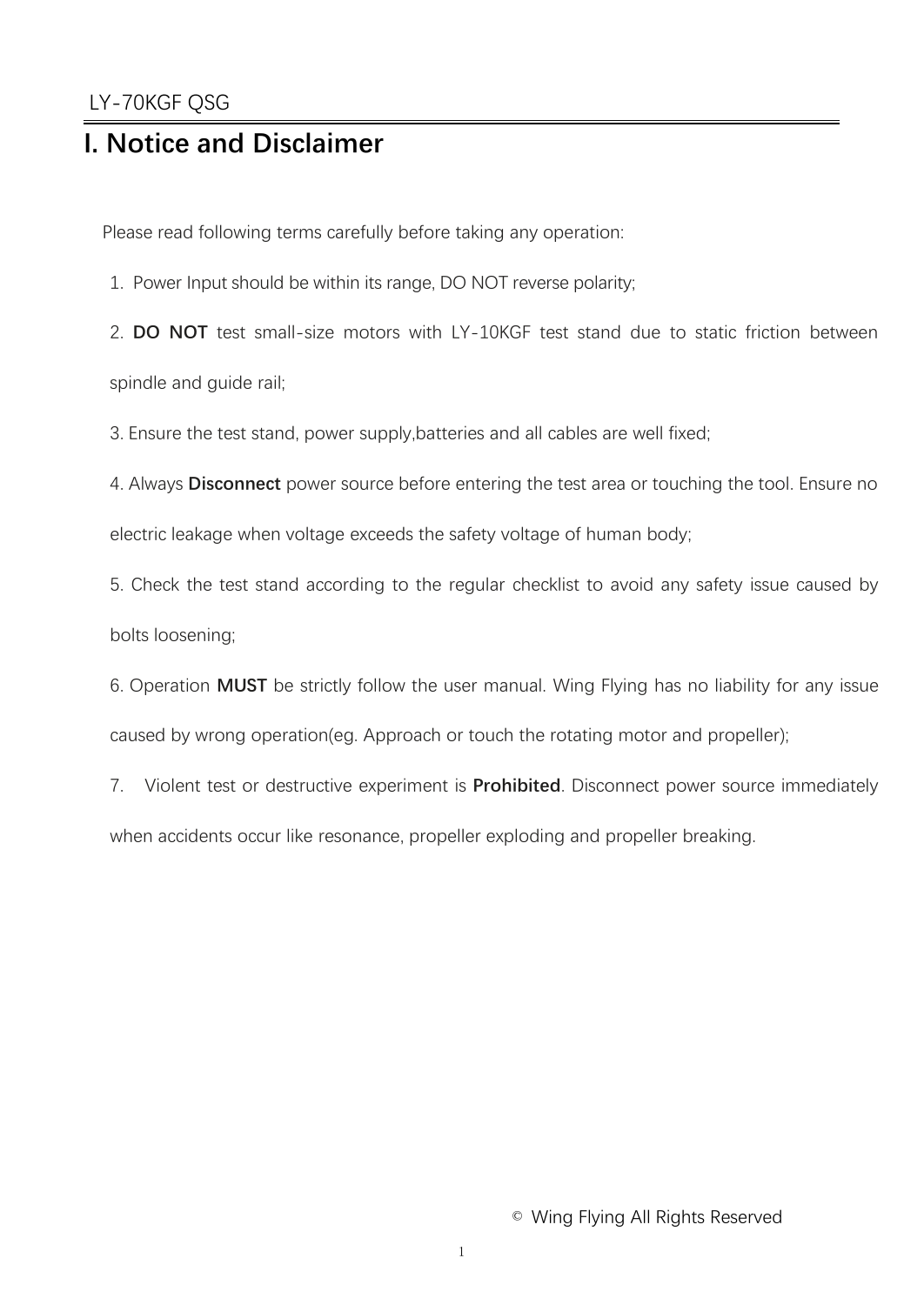#### **II. Installation**

Please follow the instructions procedures below strictly.

#### **1. Install Motor**

Install motor on the motor mount with bolts and screws,as shown in Fig. 2.1.1.



Fig. 2.1.1 Motor installation

#### **2. Connect ESC and RMP Sensor**

(1) Connect Motor and ESC(Any two cables) with the conversion cables, as shown in Fig.

2.2.1. Then connect JST plug.



Fig 2.2.1 Motor&ESC Connection

(2)ESC signal cable connects to "OUT" port on the control module, as shown in Fig. 2.2.2: The default output of "OUT" port is 3.3VPWM, 72Hz. Contact manufacturer if there is any problem on compatibility .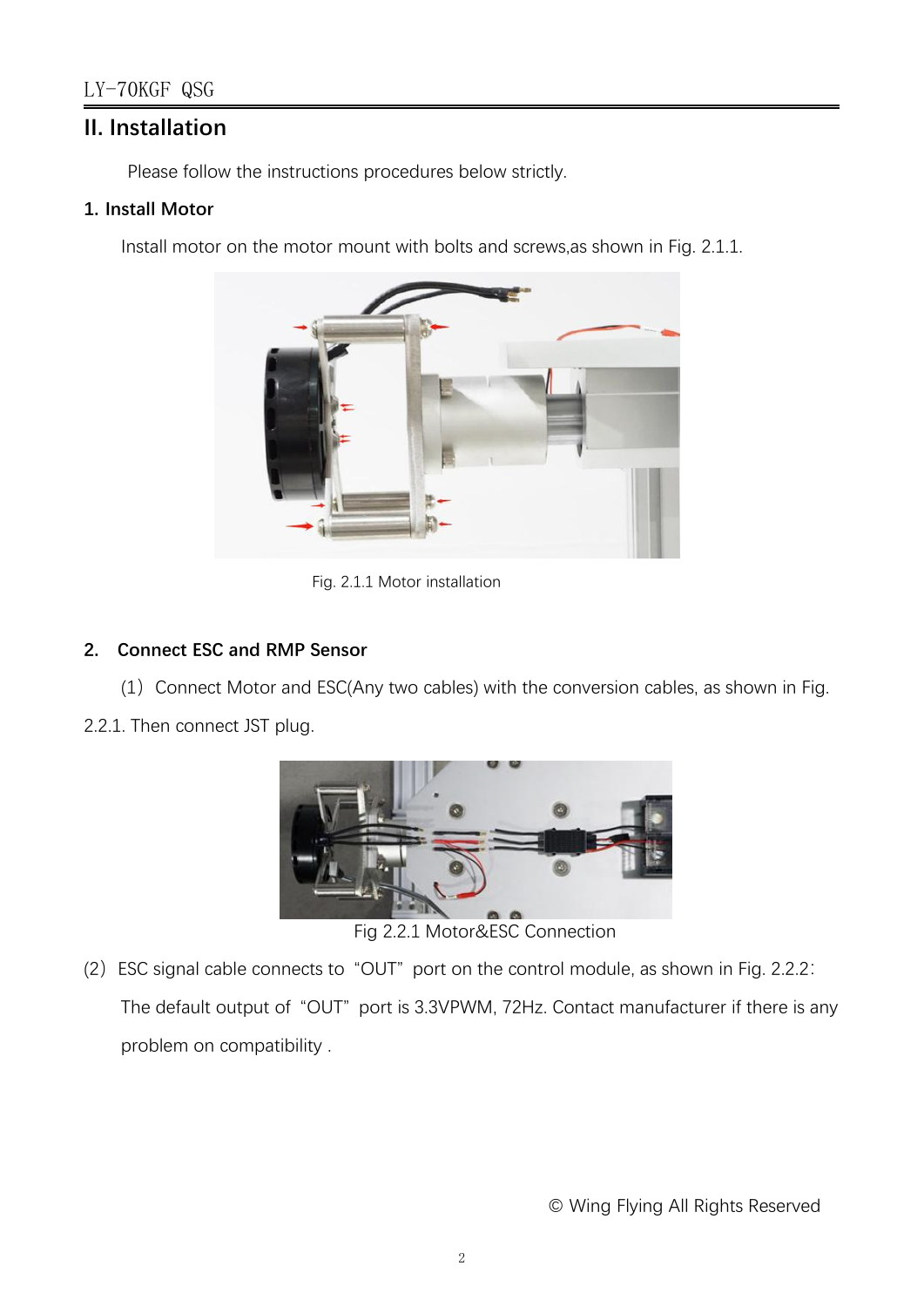

Fig 2.2.2 Signal Cable Connection

#### Note:

1. 3.5mm banana connector, max current 50A. And 4.0mm banana connector, max current 80A.We recommend users to weld cables by themselves if it exceeds the range above. (the conversion cable can be welded to any two soldered joints to reduce loss);

2. As shown in Fig. 2.2.2, motor, ESC and RPM sensor must be well fixed. Keep a loose connection between motor and ESC, otherwise it will affect the accuracy of the test.

#### **3. Installation of Infrared Temperature Probe**

LY-70KGF/Max measures temperature with infrared detection. Install the probe parallel to the test surface and keep the distance around 1-3cm (keep the lens clean without greasy covered).

The temperature probe detects temperature without touching the object. There will be a deviation due to the emissivity of the object. Therefore, the test area should be in dark (black tape or black marker can be used). Besides, the probe may also detect the ambient temperature, install the sensor inside the bracket and keep good ventilation, as shown in Fig.2.3.1



Fig. 2.3.1 Installation of Temperature Probe

#### **4. Install Propeller and First Test**

(1) Install propellers according to your manual. Ensure your propeller is well fixed.

(2) First Test

User **MUST** do the Safeguard settings to prevent any damage for first-time use, as shown in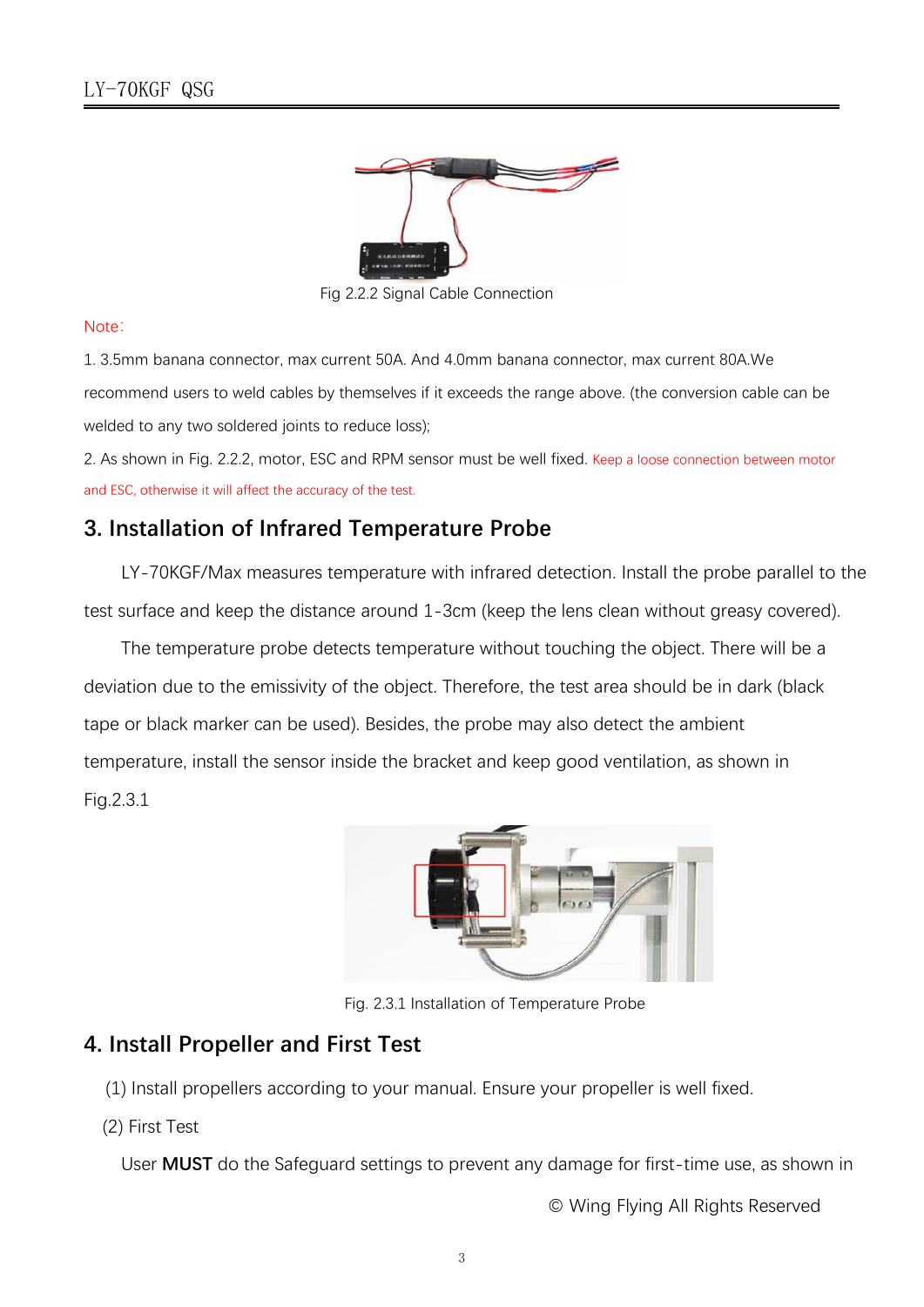#### LY-70KGF QSG

Fig. 2.4.1:

- $\circled{1}$  Min voltage: recommended setting = number of lithium batteries  $*$  2.8V (18650 is 2.5V);
- ② Max current: the max current recommended by the manufacturer;
- ③ Max motor temperature: recommended setting =the temperature of motor case 75℃

/coil temperature 100℃. Temperature can be higher for large-size motors.

④ Max RPM: set the max rotational speed. Motor can stop rotating in time when propeller

reaches its limitation.

| System Settings<br>Safeguard | <b>SAFEGUARD</b>                                                                                  |  |  |  |  |
|------------------------------|---------------------------------------------------------------------------------------------------|--|--|--|--|
| Auto Test<br>Test Info       | Safety Cutoff: Warning&Cut Thro<br>$\blacktriangleright$ Enable                                   |  |  |  |  |
|                              | Min Voltage:<br>Max Current:<br>$10.5$ V<br>100<br>A                                              |  |  |  |  |
|                              | Max Motor Temp: 70<br>°C<br>Max Thrust:<br>gf<br>20000                                            |  |  |  |  |
|                              | Max Power:<br>50000<br>W<br>Max RPM:<br>40000<br><b>RPM</b>                                       |  |  |  |  |
|                              | Max Power Consumption: 40000<br>100<br><b>RPM</b><br>Min RPM:<br>mAh                              |  |  |  |  |
|                              | Notes:<br>1. Min RPM will NOT cut throttle<br>Apply<br>2. Only min voltage can be set to decimals |  |  |  |  |

Fig. 2.4.1 Safeguard Setting

# **III. Software Debugging**

### **1. Power On the Test Stand**

Connect with 220V input, then power adapter connects to DC input (12V)on the test stand. You





will hear "DiDiDi" after powered on, as shown in Fig. 3.1.1 and Fig. 3.1.2:

Fig. 3.1.1 Power Adapter Fig. 3.1.2 DC Input on Test Stand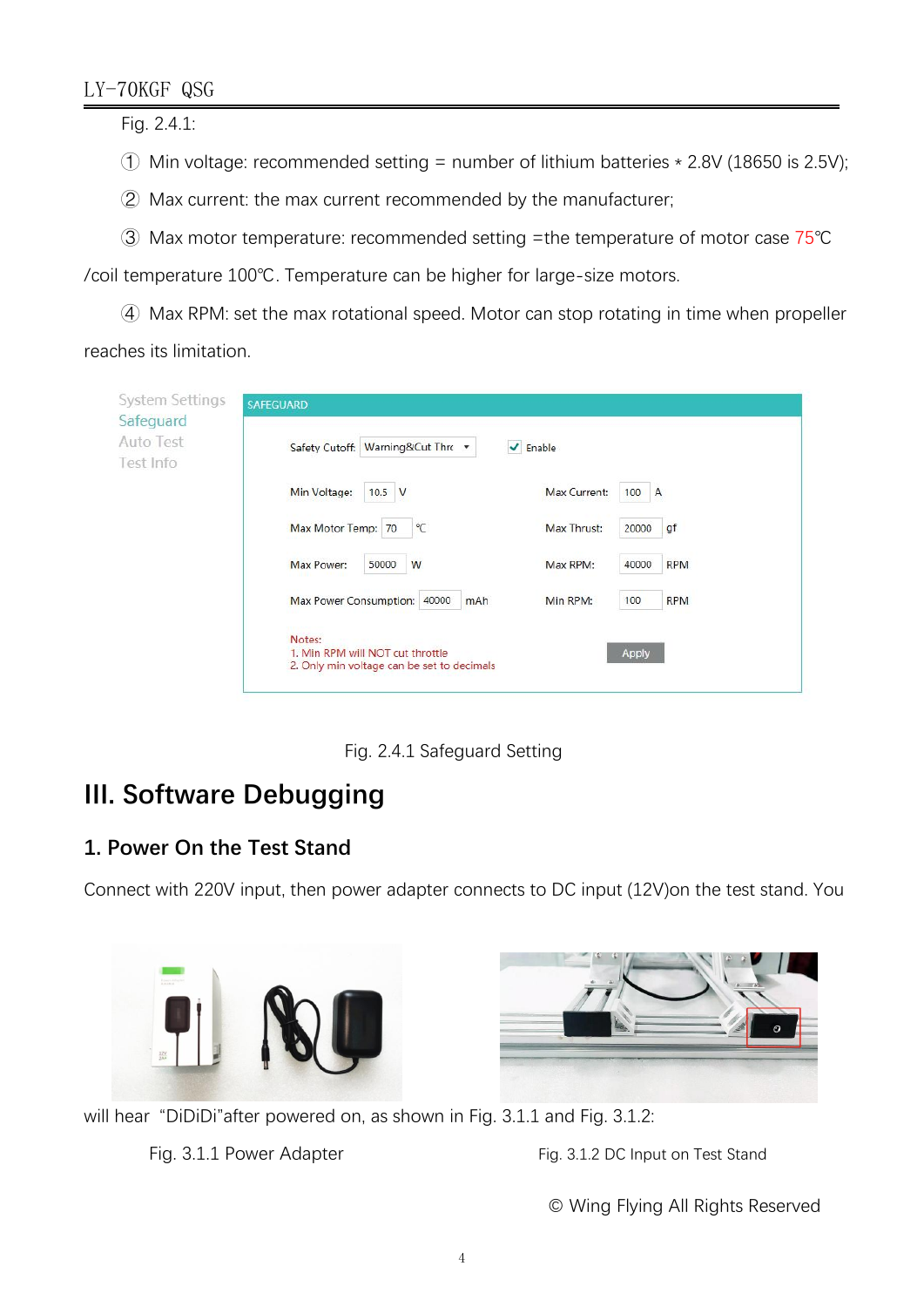#### **2. Connect with PC**

(1) Software installation: Win7 / Win8 / Win8.1 / Win10 system

(2) Connection: connect the data cables or wireless data transmission. USB cable connects to your computer.

(3) Driver Debugging: Right click "My Computer" to "Computer management" , click "Device Manager". User can find "USB Serial Port (COM XX)" which indicates driver has been installed automatically , as shown in Fig. 3.2.1



Fig. 3.2.1 Port Location

NOTE:NOTE: Failed to install the drive when it comes with  $\Delta$  .Please check your computer and driver installation.(right-click to update).

(4)Software Connection: Open the software, user will see the COM XX , then click "Connect".

Connection succeeded when hearing "Di", as shown in Fig. 3.2.2: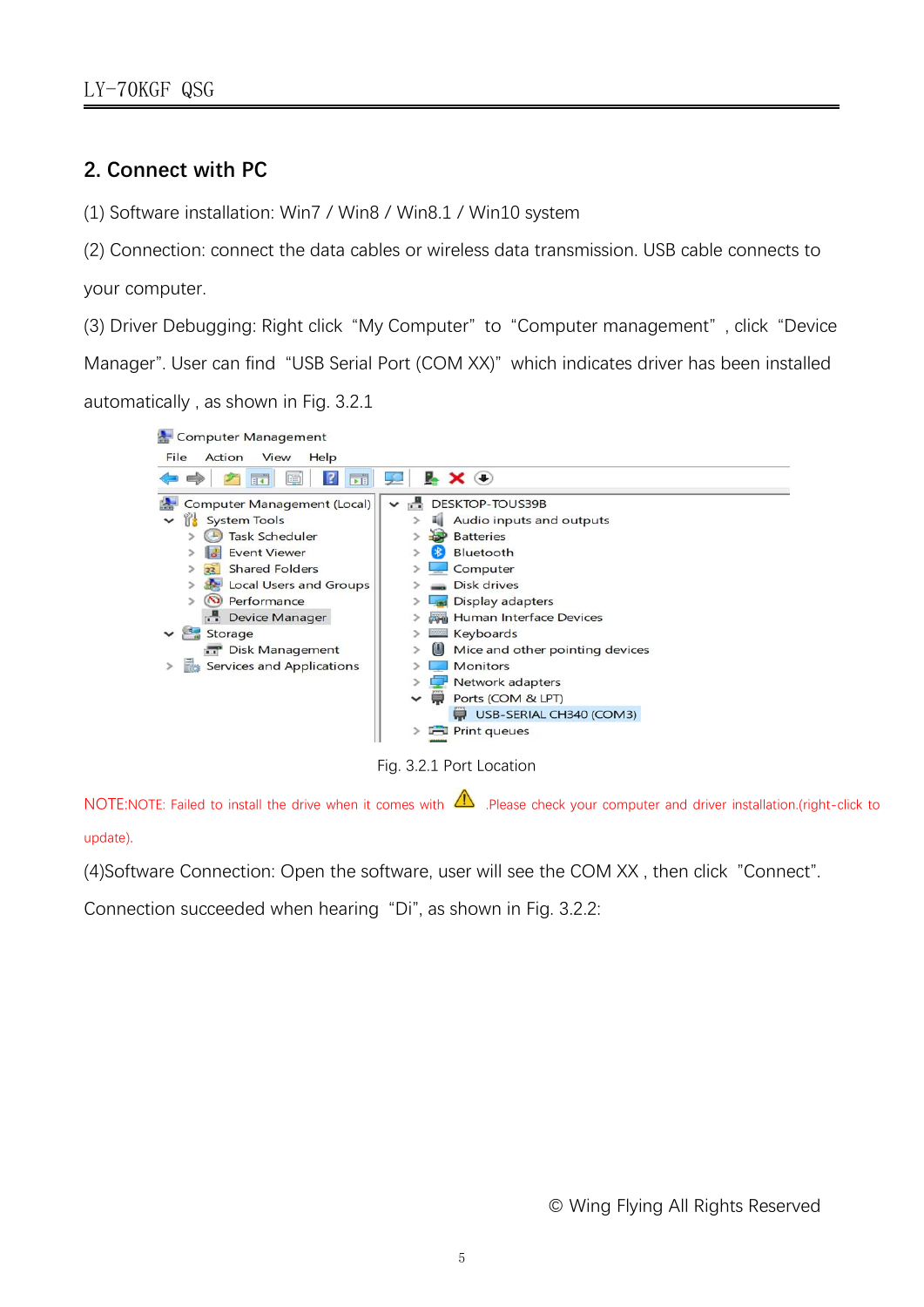#### LY-70KGF QSG

| <b>MET-V5.3</b>                                                    |                                                                                                                            | $\times$<br>$\Box$<br>$\sim$ |
|--------------------------------------------------------------------|----------------------------------------------------------------------------------------------------------------------------|------------------------------|
| File(F) Setting(S) Analysis(D) Tools(T) About(A)<br>Ver: V5.3.4.3  | Port:<br>$\check{}$                                                                                                        | Connect                      |
| <b>CONTROL PANEL</b>                                               | <b>REAL-TIME PLOTS</b>                                                                                                     |                              |
| AS CLR<br><b>TT CLR</b><br>EP CLR<br><b>EC CLR</b>                 | Voltage                                                                                                                    |                              |
| <b>Unlock</b><br>Record<br><b>Auto Test</b><br>Advanced            | 1.2                                                                                                                        |                              |
| Throttle:<br>0/100%                                                |                                                                                                                            |                              |
|                                                                    |                                                                                                                            |                              |
| * Press Space Bar will lock throttle                               | 70.6                                                                                                                       | ◯ Voltage: V                 |
| <b>Real-time Data</b>                                              | 0.4                                                                                                                        |                              |
| $\mathbf{0}$<br>qf<br>Vol:<br>$\mathbf{0}$<br>V<br>Thrust:         | 0.2                                                                                                                        |                              |
| $\mathbf{0}$<br>$\mathbf{0}$<br>Torque:<br>Current:<br>$N*m$<br>A  |                                                                                                                            |                              |
| Electric RPM: 0<br>Total Power: 0<br>W<br><b>RPM</b>               | $\frac{50}{t}$<br>20<br>50<br>300                                                                                          | 120                          |
| Optical RPM: 0<br>Motor Temp: 0<br><b>RPM</b><br>°C                | Thrust                                                                                                                     |                              |
| Shaft Power: 0<br>W<br>Prop Eff: 0<br>qf/W                         |                                                                                                                            |                              |
| Motor Eff: 0<br>System Eff: 0<br>qf/W<br>%                         |                                                                                                                            |                              |
| Power Consump: 0<br>m/ Power Consump: 0<br>WI                      |                                                                                                                            |                              |
| ThrottleCheckV: 0<br>% Terminal Volt: 0<br>V                       |                                                                                                                            | ○ Thrust: gf                 |
| Corrected Power: 0<br>Line Loss: 0<br>W<br>W                       |                                                                                                                            |                              |
| Prop Efficiency 0<br>%<br>Sys Output 0<br>W                        | 0.7                                                                                                                        |                              |
| <b>DEVICE INFO</b>                                                 |                                                                                                                            |                              |
| $\blacktriangle$                                                   | 20<br>no<br>100<br>00                                                                                                      | 120                          |
| Current Sensor: 0 A<br>Thrust Sensor: 0 KG<br>Π<br>Product IMEI: 0 | $\sqrt{}$ Torque<br>voltage<br>Current<br>$\sqrt{}$ Thrust<br><b>Total Power</b><br>Motor TEMP<br>Electric RPM<br>Airspeed | Motor Eff                    |
| Firmware Ver:                                                      | System Eff<br>Prop Eff<br>Shaft Power<br>Optical RPM<br>Cancel all<br>Continue<br>Save                                     | New Save<br>SaveSetting      |
| Status: 无<br>Ambient TEMP: 0 ℃<br>Airspeed: 0 m/s                  | Atmospheric Pressure: 0 kPa Atmospheric Humidity: 0 %RH<br>Air Quality: 0<br>Operation Time: 0 S                           |                              |

Fig. 3.2.2 Software Connection

#### **3.Advanced Throttle and Data Recording**

The data in Excel is recorded in Manual Control mode. User can click "Recording" to start recording. Click "Lock" or "Stop" to stop data recording.

It will automate data recording in Automatic Mode. The data will be saved when stop recording. Open the File  $\rightarrow$ File Storage, to check the original data.

| <b>CONTROL PANEL</b> |               |                                      |                  |
|----------------------|---------------|--------------------------------------|------------------|
| <b>TT CLR</b>        | <b>AS CLR</b> | EP CLR                               | <b>EC CLR</b>    |
| Advanced             | Unlock        | Record                               | <b>Auto Test</b> |
| Throttle:            |               |                                      | 0/100%           |
|                      |               | * Press Space Bar will lock throttle |                  |

Fig. 3.3.1 Throttle Unlock Interface

Disconnect the motor, then install propeller. User can do next step in "Advanced throttle". Unlock throttle to Advanced Throttle mode.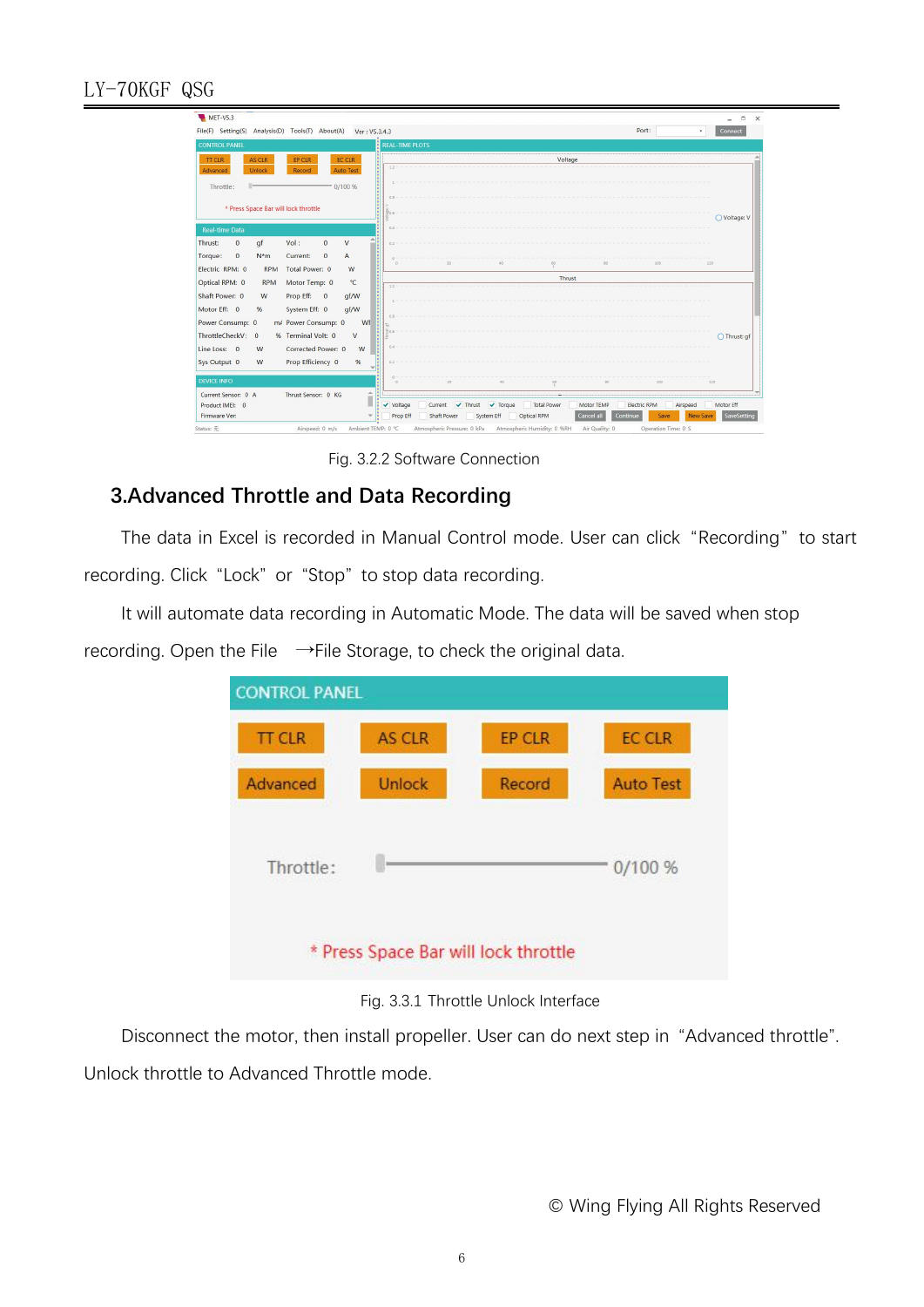| <b>ADVANCED</b>  |               |                     |                      |
|------------------|---------------|---------------------|----------------------|
| Throttle(%):     |               |                     | 100                  |
| Increment iV(%): | 10            | Throttle +          | Throttle -           |
| $PWM(ns)$ :      | 1100          | Current Value: 1100 | $1100 -$<br>$\left($ |
| PWM increment:   | 100           | PWM +               | PWM-                 |
|                  | <b>Unlock</b> | Record              | Exit                 |

Figure 3.3.2 Advanced Throttle Interface

## **IV. Regular Checklist**

| Item                                  | Each test  | Each       | 30 times   | 100 times     | Remarks                                                                                                                                                                                                 |
|---------------------------------------|------------|------------|------------|---------------|---------------------------------------------------------------------------------------------------------------------------------------------------------------------------------------------------------|
|                                       |            | Detachment | test/month | test/3 months |                                                                                                                                                                                                         |
| Screws on holding Structure           | X          | X          | $\times$   | N             | This data is<br>obtained from<br>HAWK-40 inch<br>propeller with<br>2000-4000RPM.<br>Please make proper<br>adjustment if the<br>vibration of your<br>motor and<br>propeller is far<br>different from it. |
| Screws on Motor mount                 | $\sqrt{ }$ | $\sqrt{ }$ | $\sqrt{}$  | $\sqrt{ }$    |                                                                                                                                                                                                         |
| Screws to fix Temperature<br>probe    | $\sqrt{ }$ | $\sqrt{ }$ |            |               |                                                                                                                                                                                                         |
| Linear bearing lubrication            | X          | X          | √          | $\sqrt{ }$    |                                                                                                                                                                                                         |
| Screws on thrust/torque<br>sensor     | X          | X          | √          | $\sqrt{ }$    |                                                                                                                                                                                                         |
| Airspeed components                   | X          | X          | √          | $\sqrt{ }$    |                                                                                                                                                                                                         |
| Screws on Control Module              | X          | $\sqrt{ }$ | √          | $\sqrt{ }$    |                                                                                                                                                                                                         |
| Thrust/Torque sensor                  | X          | X          | $\times$   | $\sqrt{ }$    |                                                                                                                                                                                                         |
| Voltage/current sensor<br>calibration | X          | X          | X          |               |                                                                                                                                                                                                         |

(1) Check the screws: Use an Allen key to tighten screws and apply some glue when necessary.

(2) Linear bearing lubrication: Spray the low viscosity lubricant (WD-40 high performance white lithium grease is recommended) into the oil inlet (**DO NOT** use mechanical lubricating oil with high viscosity).

(3) Thrust/torque sensor inspection: use a tension meter on the end plate. Compare the data with the test bench. It's qualified if the error is less than 500g (Thrust<10KGF). Generally, the